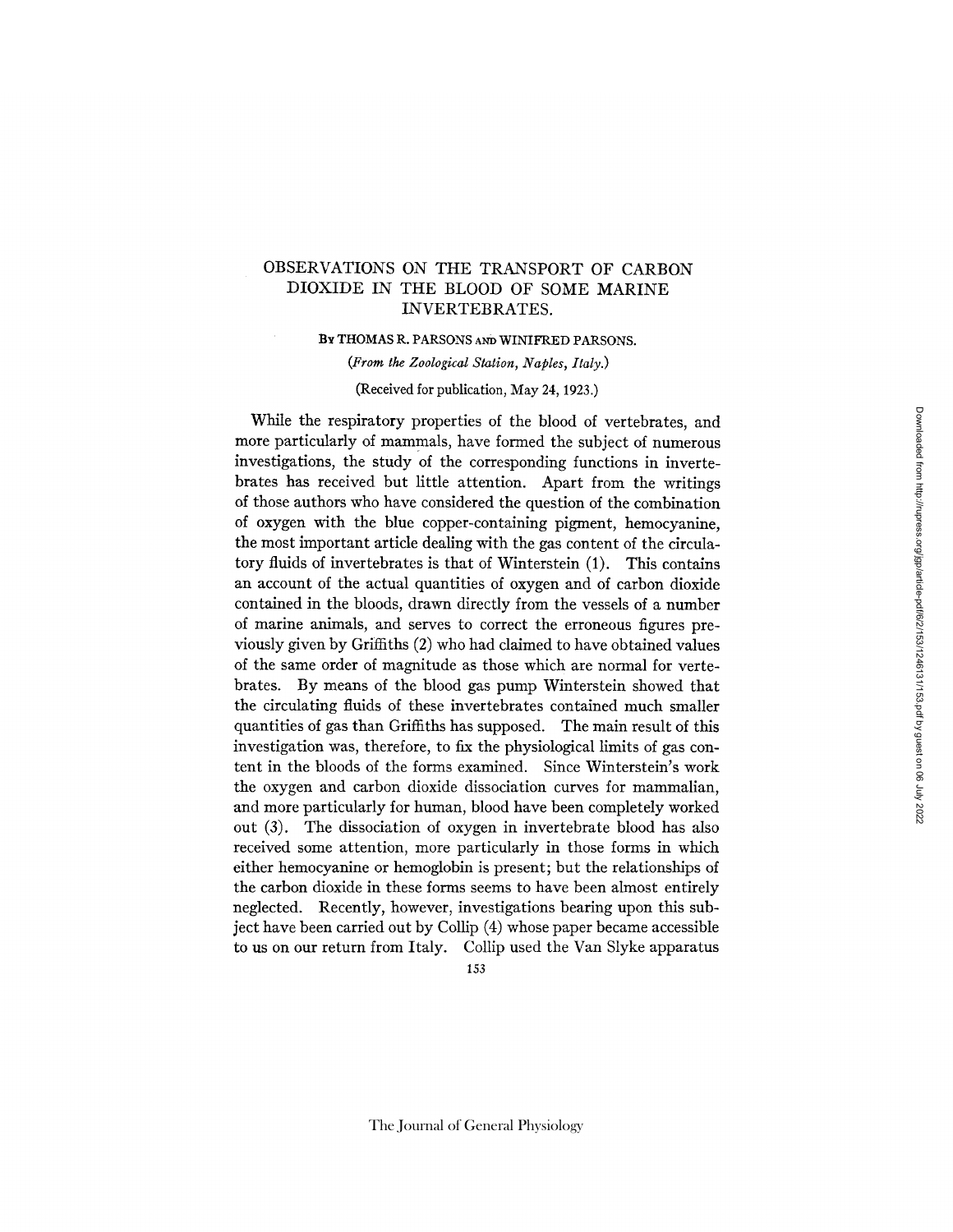(5), and with it determined the total content of combined carbon dioxide in the body fluids of a large number of marine forms after these fluids had been equilibrated with atmospheric air. In a few cases, also, the carbon dioxide content of the fluids was measured after equilibration with alveolar air. From Collip's results it is seen that, in these cases, the increased amount of carbon dioxide taken up at a pressure of CO2 of about 40 mm. Hg over and above that takenup at the low tension of the gas existing in the atmospheric air is such as would be accounted for by the extra volume of the gas taken up in physical solution at the higher tension. This means that in the bloods of all the forms examined practically all the available alkali was combined with carbon dioxide at so low a tension of carbon dioxide as that existing in ordinary atmospheric air. It is evident, therefore, that the properties of these fluids are very different from those of human blood, in which, at body temperature, the amount of carbon dioxide taken up increases gradually as the tension of the gas is increased, so that it is not until comparatively high tensions are reached that the greater part of the available alkali has been converted to bicarbonate.

Thus the chief object of Winterstein's work was to measure the gas content of the body fluids of invertebrates, while Collip's investigations were directed towards the determination of the alkali reserve, or total concentration of available alkali in these fluids. Our object, however, has been to plot out the complete carbon dioxide dissociation curves of the body fluids of the commoner and larger invertebrates found in the Mediterranean at Naples, and to look for such correlation as might obtain between the form of curve given by any species and its particular respiratory conditions and habits.

## *Methods.*

Naturally the methods used for withdrawing the blood or other body fluid varied according to the particular animal experimented upon. We shall therefore describe them separately along with the results obtained for each species. Suffice it to say that portions of the fluid obtained were saturated at a temperature of 15°C. with analysed mixtures of air and carbon dioxide by means of the apparatus already described for use with human blood (6). A measured volume of fluid was then run below the surface of 2 cc. of  $N/40$  baryta solution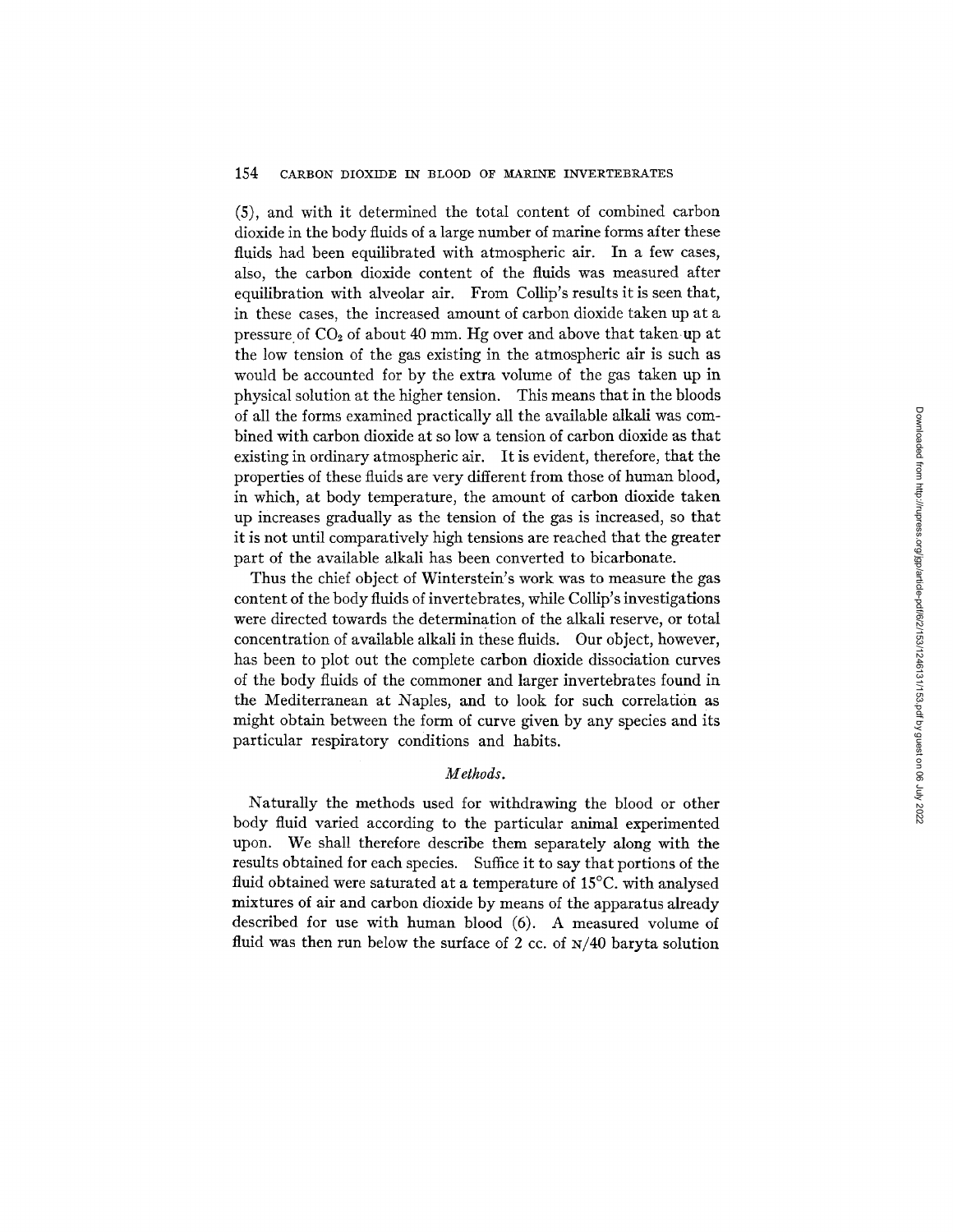contained in one bottle of a Barcroft differential apparatus, in which the  $CO<sub>2</sub>$  was liberated by acidification in the usual way. The apparatus had previously been calibrated by the use of a standard solution of sodium carbonate. In each case we not only plotted the carbon dioxide dissociation curve of the blood but also attempted to fix the physiological limits by analysing the fluid collected without loss of gas directly from the body into a graduated pipette. In a number of cases we used the Van Slyke apparatus (5) for the determination of the carbon dioxide contents of the fluids, extracting the whole of the gas liberated on acidification and exposure to a vacuum, and afterwards determining the amount of carbon dioxide in this gas by exposure to potash solution contained in a tiny absorption pipette attached to the side tube of the apparatus. We shall now describe the results of the observations we made on the bloods of the various forms we examined.

## *I.*

#### *Maia squinado.*

The blood was collected by cutting through the appendages with stout scissors and collecting the fluid as it dripped from the cut surface. The animal showed a great tendency to throw off the injured limb by a process of autotomy at its base. If this happened before sufficient blood had been collected, further limbs were operated upon. The blood so collected has a reddish orange color owing to the presence of the pigment hemerythrin; hemocyanine is also present, but its blue color is masked. This blood does not clot, the animal relying upon its power of autotomy to prevent bleeding to death. The white corpuscles were caused to settle by gentle centrifuging, and the blood was then preserved in the ice chest until it was examined on the 2 days immediately succeeding that on which it was drawn. The points we obtained on the carbon dioxide dissociation curve for this blood were as follows:

| $CO2$ content per 100 cc., cc11.9 15.3 17.5 18.6 23.4 26.9 29.6 |  |  |  |
|-----------------------------------------------------------------|--|--|--|

These values are plotted in the figure, from which it will be seen that the blood of *Maia* possesses a carbon dioxide dissociation curve at sea

**Salar**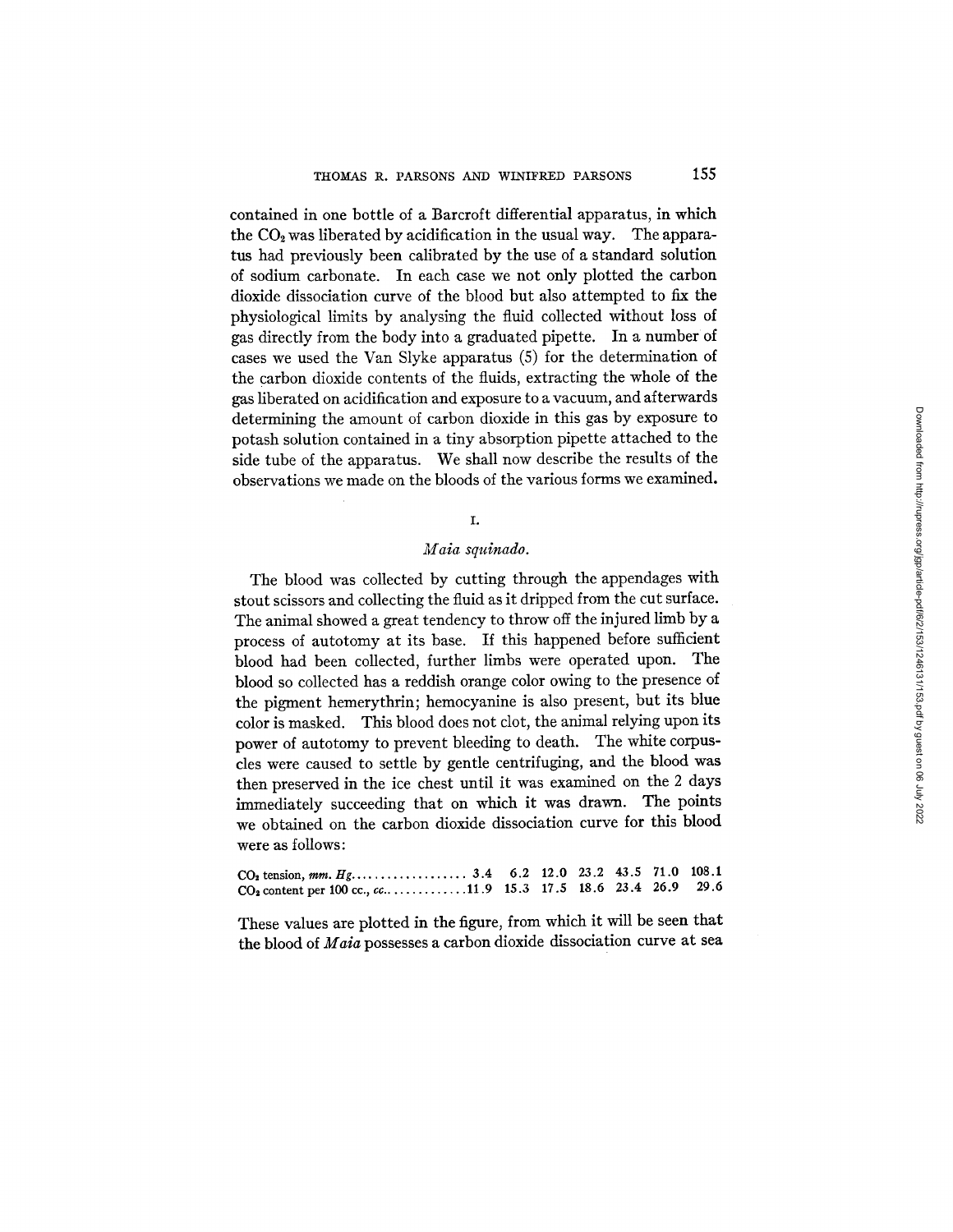temperatures which, over the greater part of its range, ascends much less rapidly than does the corresponding curve for oxygenated human blood at body temperature which is reproduced from Christiansen, Douglas, and Haldane's paper (3) for the sake of comparison. In fact, the curve for *Maia* blood is practically parallel to that showing the amount of carbon dioxide dissolved in pure water at 15°C. But it will be seen that the blood of this animal contains a considerable amount of combined carbon dioxide and that the dissociation curve rises quite steeply at the lowest tensions of this gas. It was of interest, therefore, to determine the tension or content of the blood as it circulates in the animal in order to discover which portion of the curve ---the initial steep portion or the later more gently ascending portion-falls within the physiological limits and so is used by the animal. In order to do this we collected a sample of the animal's blood directly into a 1 cc. measuring pipette attached to a hypodermic needle the point of which was inserted into a leg stump. The fluid flowed easily into the pipette from which a measured volume was run off and analysed at once. The carbon dioxide content of this sample was found to be 9.7 cc. per 100 cc. of blood. On another occasion we analysed the blood passing from the gills into the so called pericardium by inserting the needle into a small hole drilled in the dorsal carapace of the animal, in the distinctly marked area which marks the position of the heart below. During the withdrawal of the blood the animal was kept in a small tank of sea water with the back just projecting. The carbon dioxide content of this fluid was 4.9 cc. per 100 cc. of blood. After this experiment, which was carried out by means of the differential apparatus, a second sample of blood was withdrawn in a similar manner and analysed by means of the Van Slyke apparatus. A carbon dioxide content of 12.3 volumes per cent was now observed. From this result it seemed likely that carbon dioxide was accumulating in the animal's body in consequence of its confinement to a comparatively small volume of water. The specimen was therefore left untouched until the evening when further samples of its blood were withdrawn through the hole previously made in the carapace. One of these samples analysed in the differential apparatus was found to possess a carbon dioxide content of 20.4 cc. per 100 cc. ; the second sample in the Van Slyke apparatus gave a corresponding value of 18.1.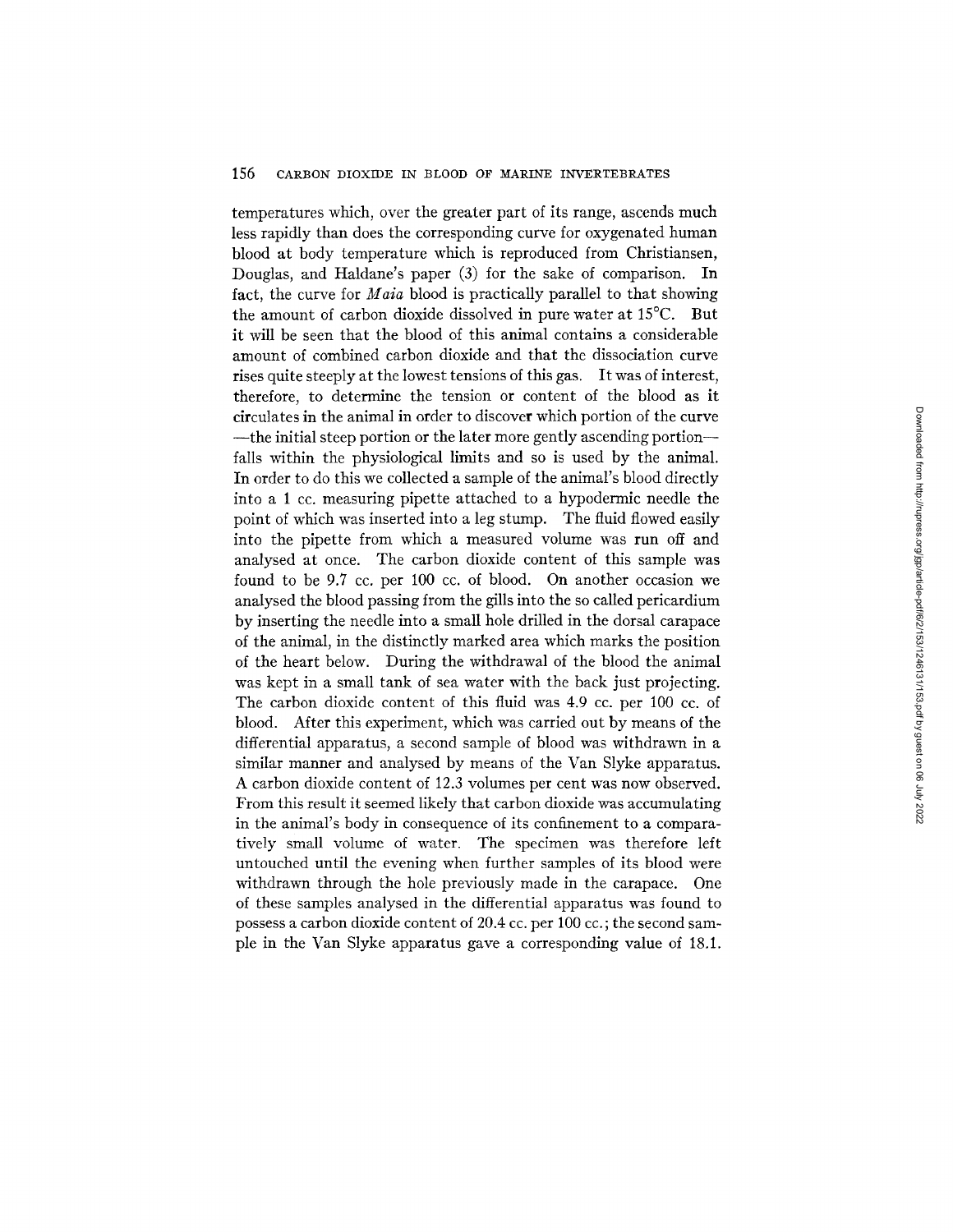By the time these last samples were taken the animal had become very "dull" and showed but little response when disturbed. Collip (4) mentions the need for keeping the respiratory conditions of an animal as normal as possible during determinations of its blood gases, and Winterstein (1) has followed the gradual accumulation of carbon dioxide in the pericardial blood of *Maia* while the animal was kept in moist air. But Winterstein's figures for the carbon dioxide content of the bloods of specimens of *Maia* kept under normal respiratory conditions are much higher than those which we observed.

## II.

## *Palinurus vulgaris.*

The blood of this lobster, obtained by cutting the appendages, presents a marked contrast to that of the crab *Maia.* In the first place the blue color of the hemocyanine is here not masked by the presence of other pigments. And secondly, the blood on standing clots to a firm jelly. This clotting can be prevented by the addition of potassium oxalate, but only in such amounts as would be likely to influence the carbon dioxide-combining power. These circumstances would seem at first sight to present an insuperable difficulty in the examination of this fluid, but we found it possible to "defibrinate" the blood by allowing complete clotting to occur and grinding the resulting jelly with a little coarsely powdered glass in a small mortar. In this way the threads of fibrin are broken and the original firm clot is converted almost entirely into liquid, the amount of solid remaining being surprisingly small. The glass was filtered off through a layer of clean linen at the pump, and the resulting dark blue defibrinated blood was used for the following experiments.

 $CO<sub>2</sub>$  tension, *mm. Hg.........*....  $4.0$  5.8 7.4 9.2 19.3 20.7 46.1 119.1  $CO<sub>2</sub>$  content per 100 cc., cc. . . . . . . 11.2 11.3 11.4 14.4 19.8 23.1 31.4 49.2

From the figure it will be seen that the carbon dioxide dissociation curve in this form rises more gently and to a greater maximum value for the combined carbon dioxide than does that obtained for the blood of *Maia.* The blood of *Palinurus* behaves as if its bicarbonate equilibrium is more profoundly modified by the presence of feebly acid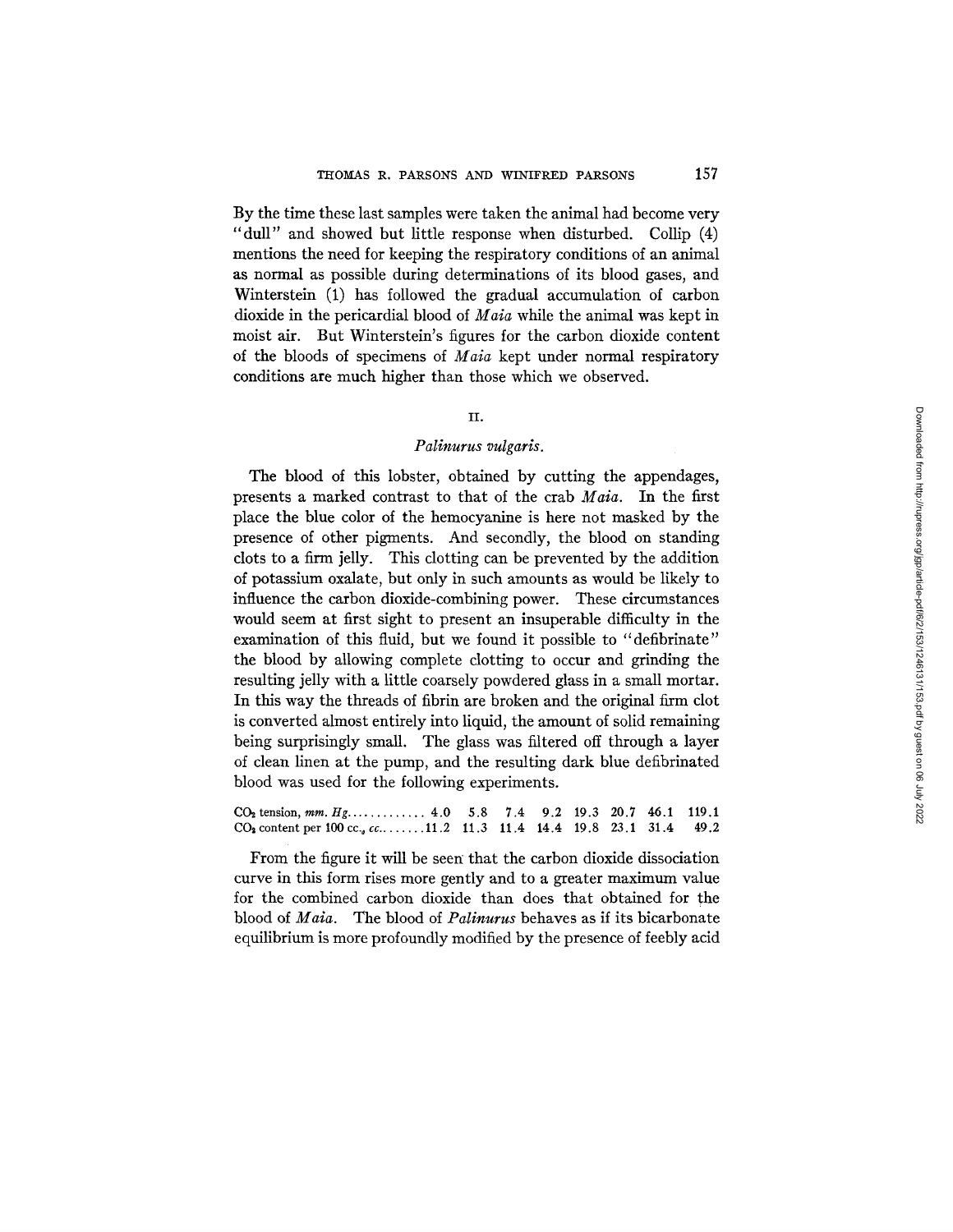substances than is that of the blood of any other of the forms we examined.

Owing to the rapid clotting of this blood it was difficult to ascertain the carbon dioxide content of the blood of *Palinurus* drawn straight from the body. By rapid working it was found to be possible to collect a specimen from the cut surface of a leg stump and to measure it off and dilute it in the Van Slyke apparatus before it solidified. In this way we obtained a carbon dioxide content of 5.4 cc. per cent-a value which shows that in the case of this animal, as in *Maia,* it is the initial steep portion of the dissociation curve which is in use under physiological conditions.

### iii.

## *Octopus vulgaris and Octopus macropus.*

The blood of the *Octopus* was collected by employing the technique devised by Fredericq (7). The animal was nailed by its tentacles to a board and then covered by a duster which left the body exposed. The respiration of the animal was maintained by inserting a glass tube conveying aerated sea water into the mantle cavity. An incision was then made into the body wall in the mid-dorsal line in order to expose the main dorsal artery. This was suitably ligatured to permit of the insertion of a long glass cannula, through which the blood was readily collected in abundance. An alternative method for dealing with this somewhat vigorous and troublesome, but interesting animal is to enclose its tentacles in a suitable bag and to support its body in a wire stand of appropriate shape during the operation. The blood so obtained possesses a deep blue color due to the presence of hemocyanine. It does not Clot, the only change observed on standing being an agglutination of the leucocytes.

Our first experiments were carried out on the blood of *Octopus vulgaris* with the following results.

 $CO<sub>2</sub>$  tension, mm.  $Hg$ ................2.4 4.5 7.8 14.6 26.2 52.8 102.0 148.7  $CO<sub>2</sub>$  content per 100 cc., cc. . . . . . . . . 5.6 8.4 9.1 11.4 14.5 19.9 26.6 29.5

These figures show a carbon dioxide-combining power less than that observed in the case of *Maia,* but as Dr. Quagliariello, who kindly estimated for us refractometrically the percentage of hemocyanine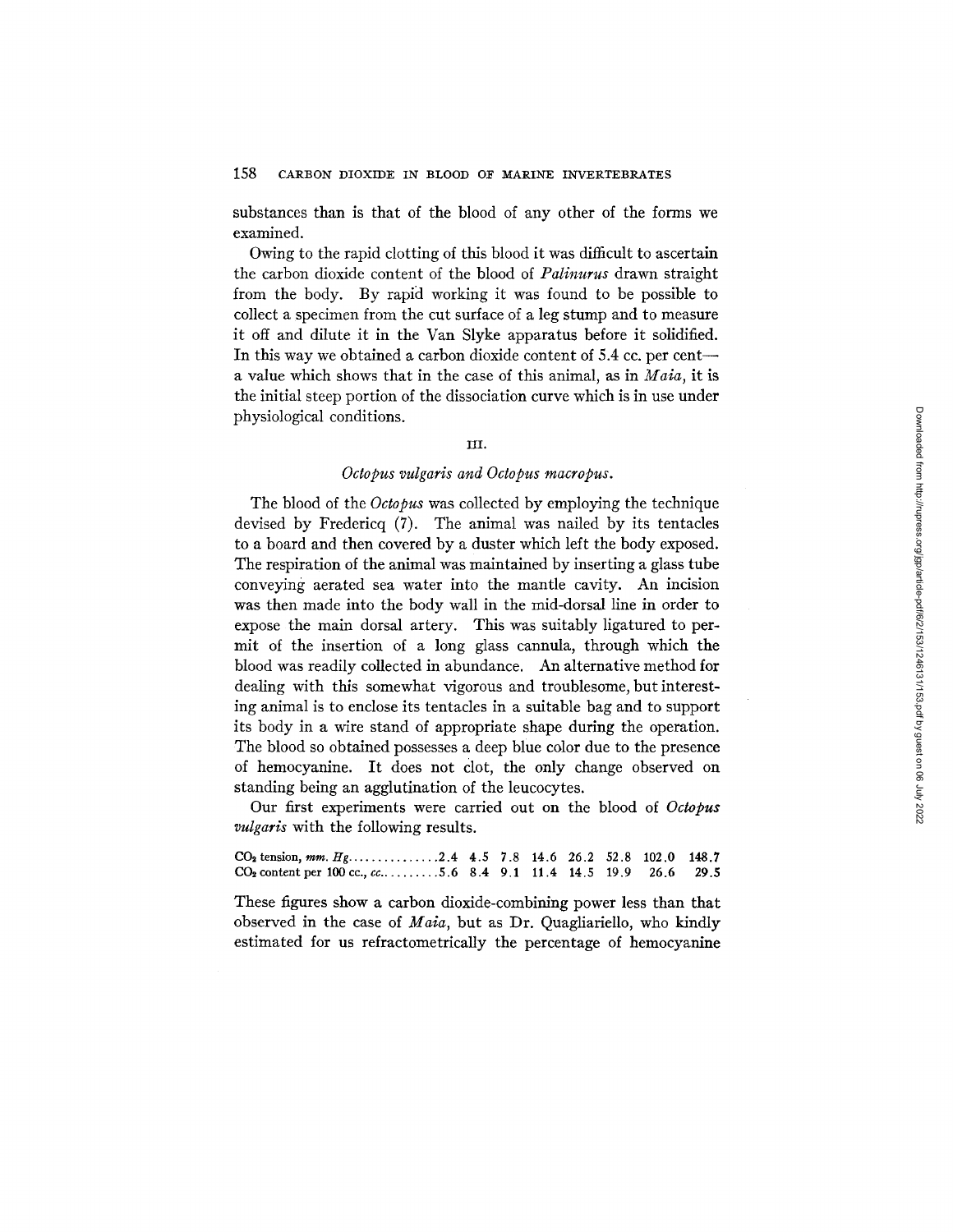in the sample of blood, reported the abnormally small value of 2.9 per cent (about one-third of the amount usually found in this animal), it seemed possible that the specimen we had used was in some way abnormal or that the blood during its collection had become inadvertently mixed with sea water. The results were, therefore, not plotted in the figure. The curve labelled *Octopus* is plotted from the following results, obtained with the blood of a specimen of *Octopus*   $\mathit{macrobus.}$ 

### Co= tension, mm. H g ............................... 6.7 26.3 44.5 80.9 113.9 Co=contentperl00cc.,cc .......................... 12.2 20.3 28.4 34.3 41.0

It will be seen that the carbon dioxide-combining power of this blood is greater than that of *Maia,* and further that the curve has a more gentle slope. A determination of the carbon dioxide content of the arterial blood drawn directly into a pipette from the vessels of another specimen of *Octopus vulgaris* gave a value of 3 cc.  $CO<sub>2</sub>$  per 100 cc. of blood. Winterstein found values ranging from 3.94 to 7.09 cc.  $CO<sub>2</sub>$  per cent for the arterial blood and from 5.62 to 7.83 cc. CO<sub>2</sub> per cent for the venous blood of *Octopus vulgaris*, so that the physiological limits in this animal also include only the initial steep portion of the curve.

We carried out a few further observations on the respiratory phenomena of this animal. For example, we made a series of determinations of the difference in carbon dioxide content produced as the water circulated through a mantle cavity. In order to collect the outgoing water a short length of glass tube of appropriate diameter (about 1 cm.) was tied lightly into the funnel of the animal, and the collecting and measuring pipette was inserted into this. Each portion analysed consisted of a mixture of several separate fractions of 1 cc. collected from each of a number of "expirations." Successive analyses with the differential apparatus gave values of:

### 4.6, 5.1, 3.2, 3.1, 4.4, mean 4.1 cc. CO<sub>2</sub> per cent.

The "inspired" water gave readings of:

#### 3.9, 4.4, 3.3, mean 3.8 cc.  $CO<sub>2</sub>$  per cent.

Even these few observations show how efficient is the washing out of the respiratory cavity by the sea water, and how large must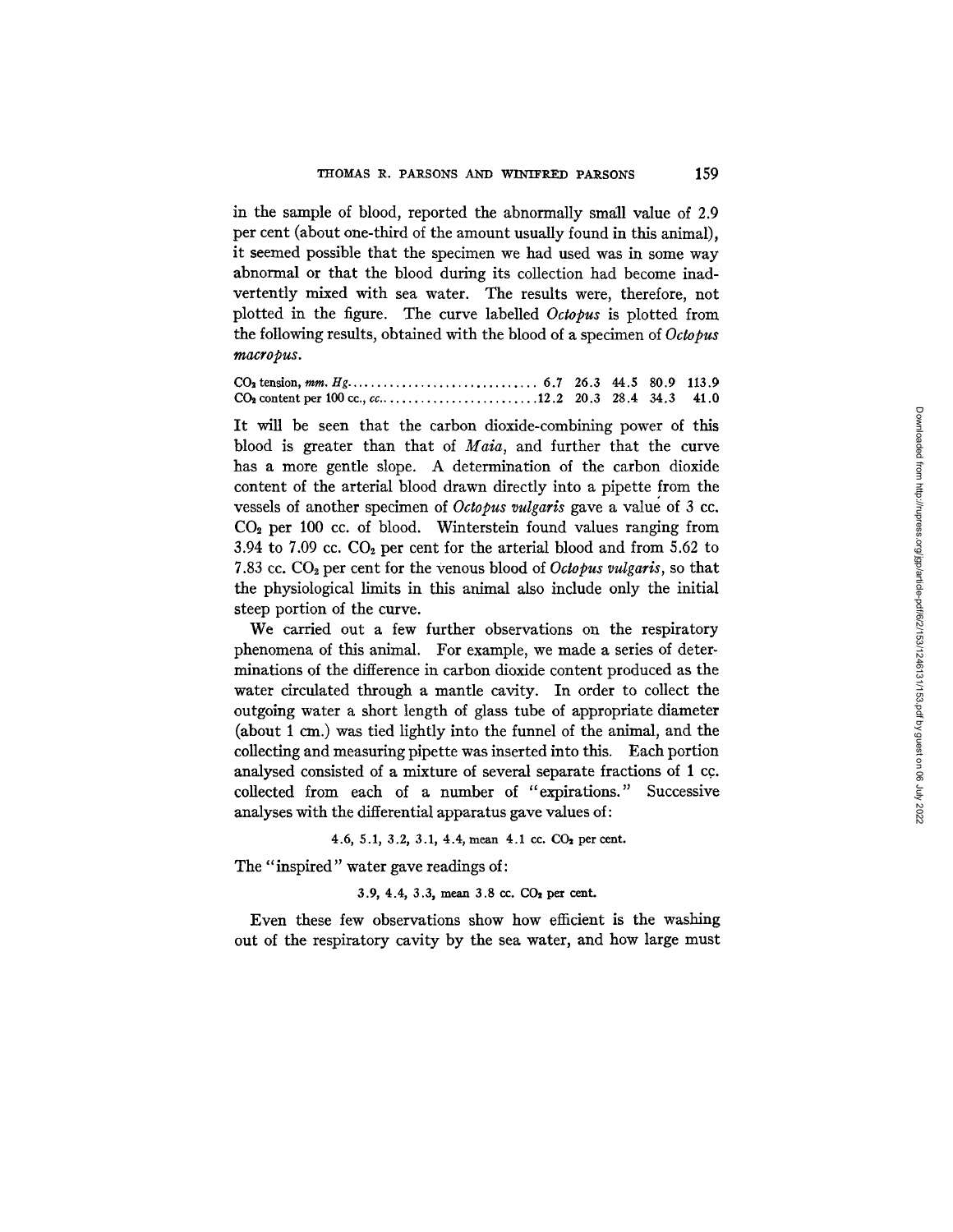be the amount of water passing over the gills in comparison with the amount of carbon dioxide which has to be removed.

We also made an attempt to discover whether the carbon dioxidecombining power of the blood of *Octopus* is influenced by the oxygen content in any way similar to that well known to exist in mammals.

The following three points were obtained by saturating the blood with mixtures of nitrogen and carbon dioxide.

CO2 tension, *ram. Itg ..........................................* 45.5 104.1 122.1 CO2 content per 100 cc., *cc* ..................................... 27.1 35.2 38.1

They are represented as black triangles in the figure, from which it will be seen that they fall somewhat below the curve for the oxygenated blood. These measurements are too few in number to enable us to draw certain conclusions, but it appears that oxygenation of hemocyanine produces no change in the carbon dioxide-carrying power of this blood comparable to the important change produced by the oxygenation of the hemoglobin in the blood of a mammal.

It should be mentioned that in these determinations the mixture of blood and baryta solution in the bottle of the differential apparatus was shaken in air before the acid was added to expel the carbon dioxide, in order to saturate the hemocyanine with oxygen and so to ensure that the readings were made under conditions similar to those which obtained during the determination of the "oxygenated" points.

#### IV.

### *Phallusia (ascidia) mamrnillata.*

The blood of the ascidians is particularly interesting in some particulars. For Henze (8) has shown that while its plasma is faintly alkaline and possesses a salt content not very different from that of sea water the blood corpuscles contain a fluid which is strongly acid owing to the presence of about 3 per cent of free sulphuric acid. Furthermore, certain of the corpuscles carry a complex vanadiumcontaining chromogen which is thought to act as a catalyst during oxidative processes. The determinations by Quagliariello (9) of the reaction of the blood of these animals gave values decidedly less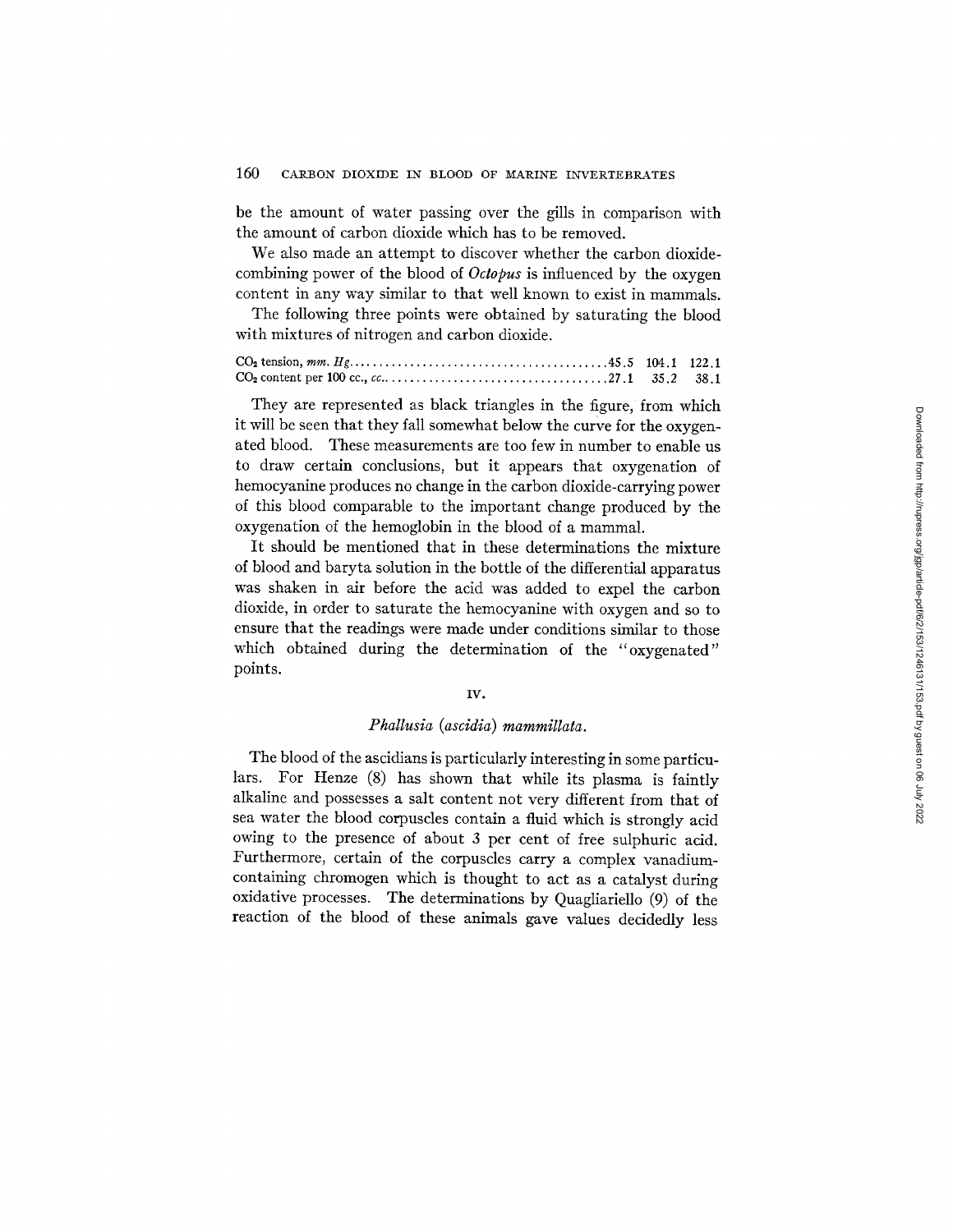alkaline than those given by other invertebrate bloods. We collected blood from these animals by making a careful incision through the basal part of the mantle on the side opposite to the expiratory orifice so as to expose the thin walled "heart." On puncturing this vessel by means of a hollow needle the greenish blood was quickly expelled. The color is due to the corpuscles. These were found to settle very rapidly on centrifuging, leaving a clear colorless plasma above a thin layer of cells. We have two determinations on the plasma obtained in this way from one animal and two on the whole blood of another specimen.

|  |  | Blood. Plasma. |  |
|--|--|----------------|--|
|  |  |                |  |
|  |  |                |  |

From the figure it will be seen that the carbon dioxide-combining power of the plasma is appreciably less than that of sea water, while that of the whole blood--probably on account of the presence of the acid corpuscles--is still smaller. Winterstein similarly found a vanishingly small quantity of carbon dioxide in ascidian blood which had been equilibrated with air.

### *V°*

### *A plysia limacina.*

The last body fluid for which we have data is the coelomic fluid of this gastropod. The clear limpid liquid is obtained in abundance on making a cut in the foot of the animal. It is completely devoid of pigments and from the following results it will be seen that its carbon dioxide dissociation curve is practically identical with that of sea water.

 $CO<sub>2</sub>$  tension, mm.  $Hg$ ...... 0.9 1.2 4.5 7.0 11.5 27.1 57.3 83.6 107.7  $CO<sub>2</sub>$  content per 100 cc., cc...5.0 5.4 5.5 5.8 7.5 8.3 11.4 10.7 (?) 14.5

A determination of the total  $CO<sub>2</sub>$  content of a sample of the fluid allowed to flow directly into a pipette attached to a hollow needle inserted into the foot of the mollusc gave a value of 4.4 cc. total  $CO<sub>2</sub>$ per 100 cc. of fluid--a value not appreciably different from the 3.7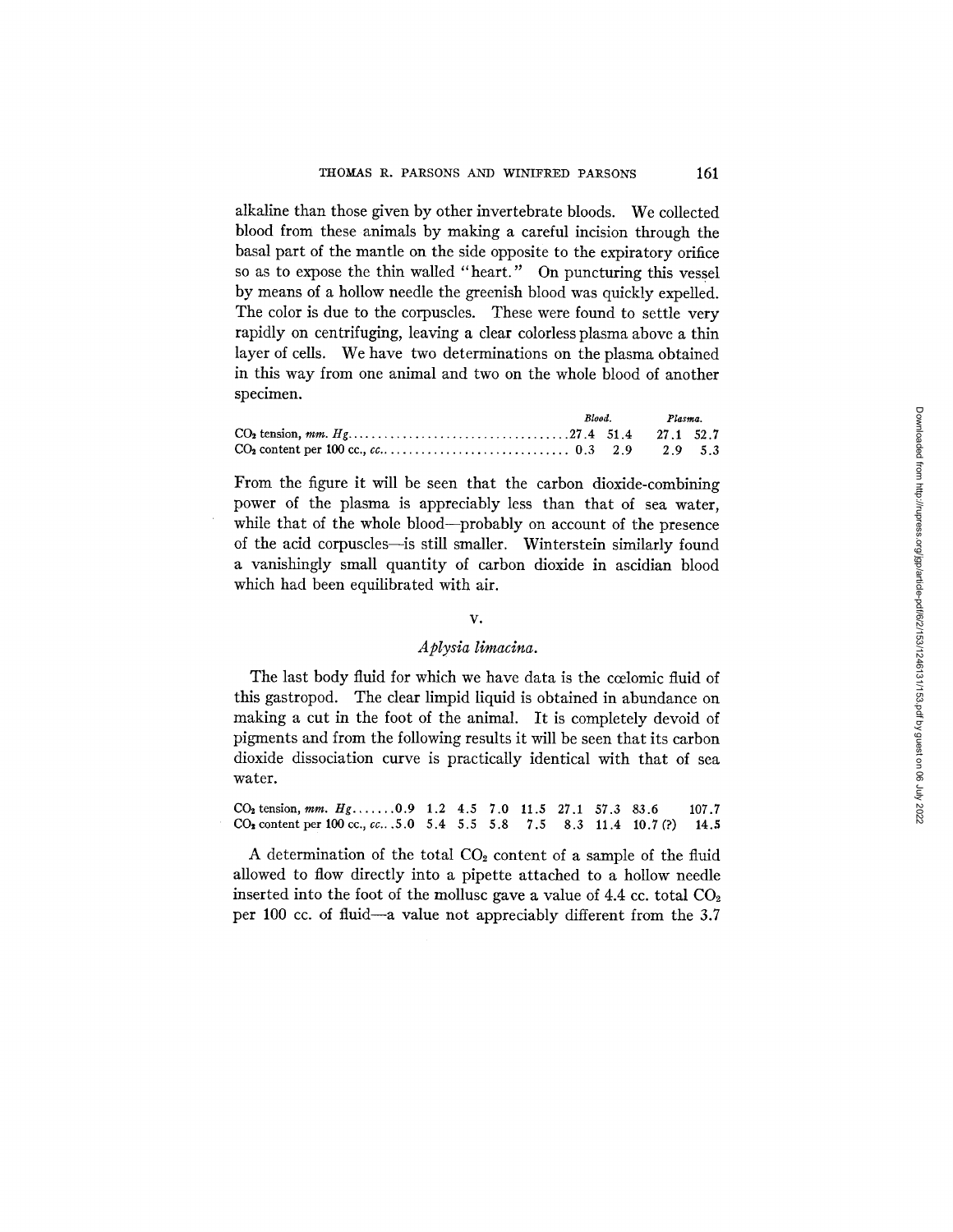cc. per cent which we found to be present in the sea water circulating in the aquarium tanks. It is to be concluded therefore that the body fluid in this form has no special function in connection with the carriage of carbon dioxide.

## VI.

## *Sea Water.*

We have three measurements on the sea water of the Gulf of Naples as follows:

These are included in the figure and indicate a distinct combining power for carbon dioxide. As just mentioned, the sea water circulating in the aquarium tanks had a total content of  $CO<sub>2</sub>$  of 3.7 cc. per 100.



#### GENERAL CONCLUSIONS.

Although the results we have recorded merely serve to indicate the possibilities of this interesting field of investigation, we have sufficient data to enable us to draw certain general conclusions. In the first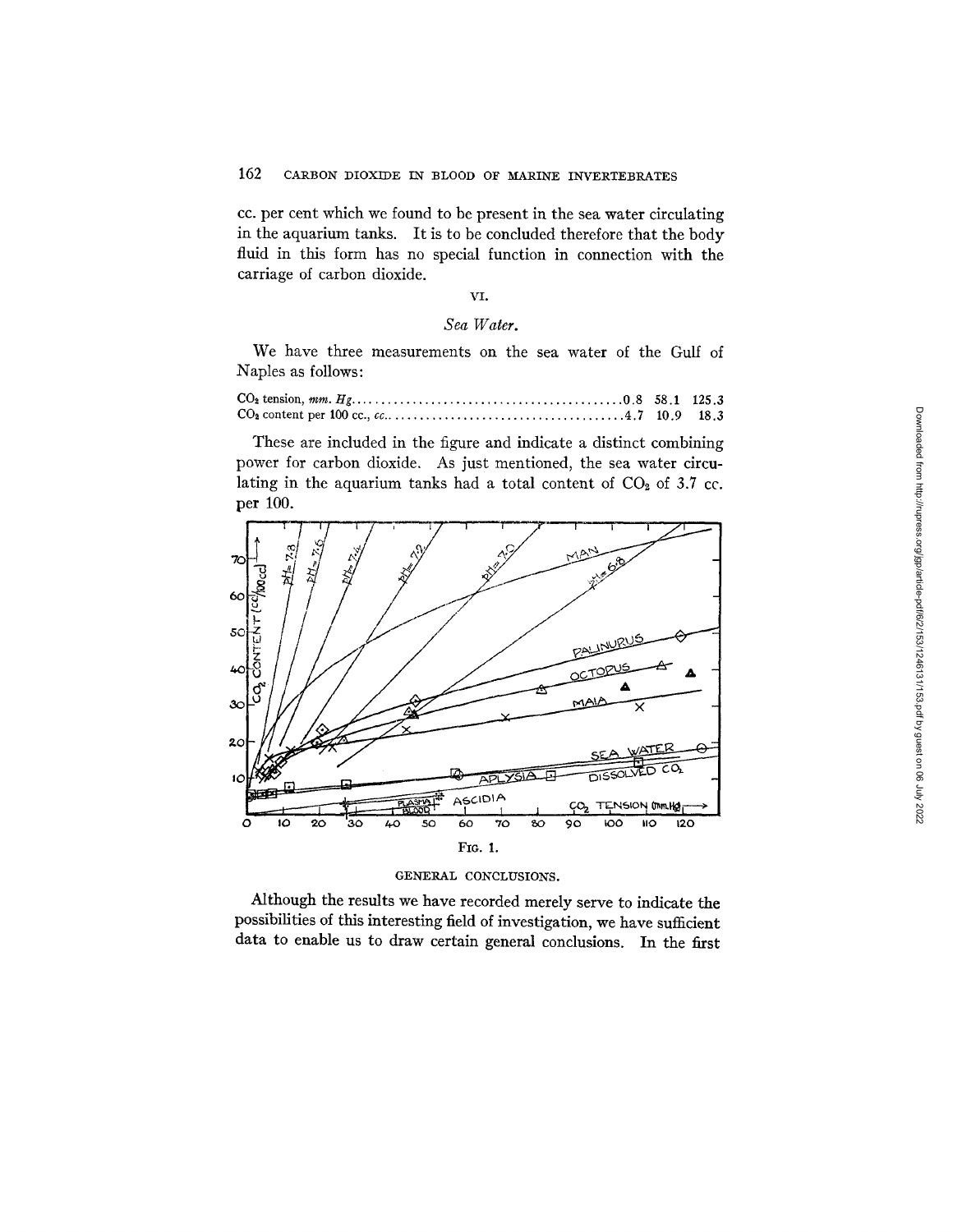place it is evident that the bloods of the more highly developed marine invertebrates, such as the active *Crustacia* and the *Cephalopods,*  are specially adapted for the carriage of carbon dioxide. The quantity of carbon dioxide taken up by the blood of *Maia, Palinurus,* or *Octopus* at any given tension of the gas is, in general, about twice or three times as great as that which is taken up by sea water under the same conditions. On the other hand, the blood of a slow, creeping form, such as *Aplysia,* or of a sessile animal such as the ascidian *Phallusia* shows no more adaptation for the carriage of carbon dioxide than does sea water.

But our estimations of the  $CO<sub>2</sub>$  content of the blood as it circulates in the bodies of these more active invertebrates show that the conditions of transport of this gas differ considerably in some respects from those which obtain in mammals. For the invertebrate blood in the body contains only a relatively small quantity of carbon dioxide, averaging in the forms we examined from 3 to 10 cc. per 100 cc. of blood. This forms a marked contrast with the condition found in mammals where even the arterial blood contains about 50 cc. of  $CO<sub>2</sub>$ per 100 cc. of blood. The invertebrate, therefore, works at a very low CO, tension. There is a twofold significance in this circumstance. In the first place, it means that only the first portion of the carbon dioxide dissociation curve is in use in the respiratory mechanism. Now an inspection of our curves will show that at these low carbon dioxide tensions the dissociation curves tend to be steeper than at higher tensions. As we intend to show in a later paper it can be proved mathematically that, other things being equal, a blood with a carbon dissociation curve of moderate steepness, *i.e.* one in which the carbon dioxide content of the blood increases fairly rapidly with increase of carbon dioxide tension, is a more efficient carrier of the gas from the tissues to a respiratory surface than a blood in which the dissociation curve is either steeper or flatter. It would seem as if the active invertebrates avoid the use of too flat a part of their CO<sub>2</sub> dissociation curves by working over the initial steeper portion.

Furthermore, it is seen that over the range of this initial steep portion of the curves the changes of reaction produced by the uptake of carbon dioxide are much smaller than at higher tensions of the gas; for these initial portions of the curves are more nearly parallel to the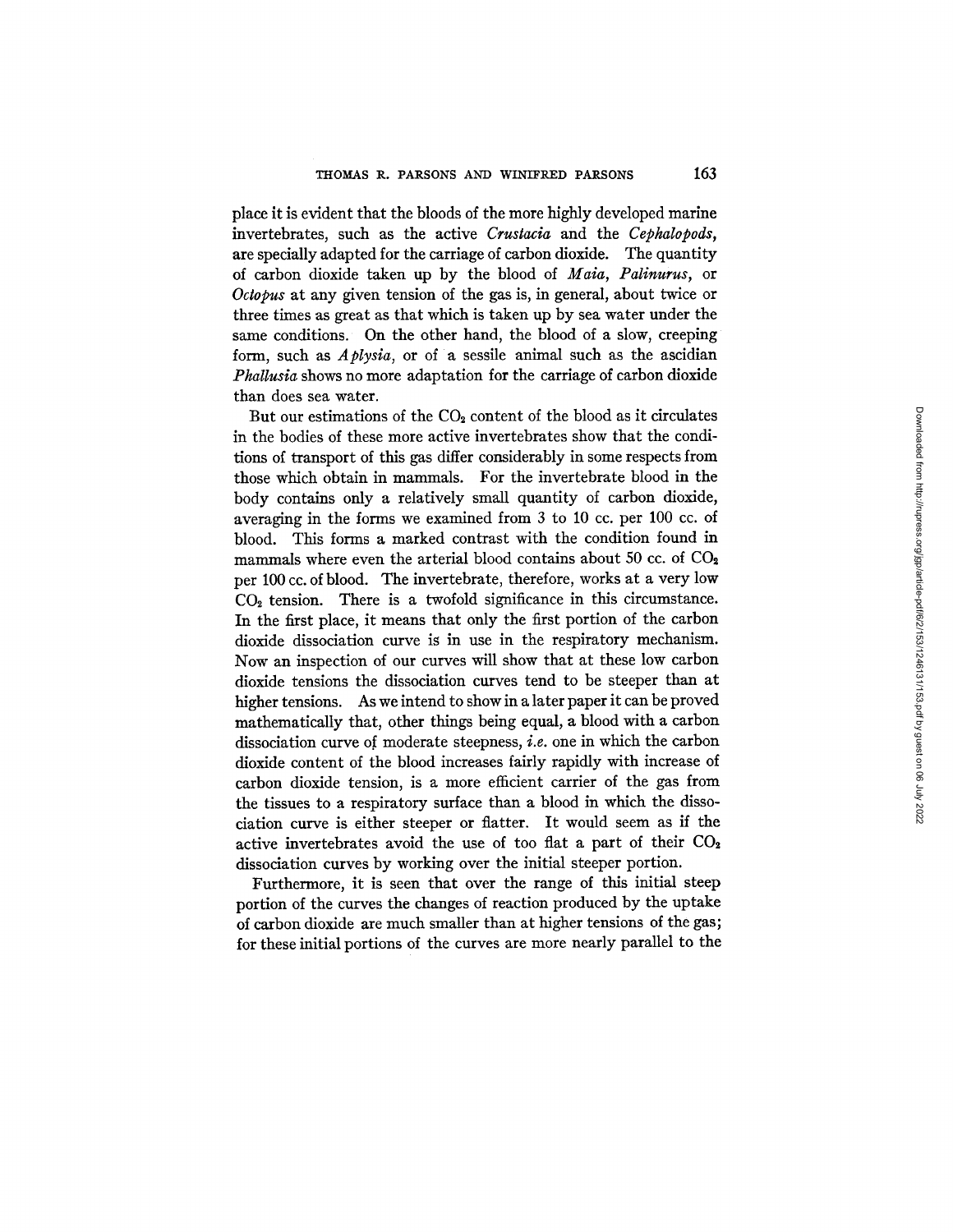lines of constant reaction calculated for a temperature of 15°C. according to Hasselbalch's method (10) on the assumption that the whole of the combined  $CO<sub>2</sub>$  is in the form of sodium bicarbonate. It is evident also that on this assumption the hydrogen ion concentration of the blood of invertebrates (with the exception of the tunicates) would appear to be practically the same as that of the warm-blooded vertebrates--a conclusion confirmed by the direct measurements of Quagliariello (9). On the other hand, our measurements do not lend support to the idea put forward by Collip (4) that in order to maintain an appropriate faintly alkaline reaction an invertebrate needs to retain carbon dioxide in its blood at a comparatively high tension. This idea was based on the observation that at comparatively high  $CO<sub>2</sub>$ tensions the blood of invertebrates contains considerably more sodium bicarbonate than does sea water. But our curves show that this is no longer true at the lower values of carbon dioxide tension, the amount of sodium bicarbonate falling off more rapidly in the blood than in the sea water with diminution of the carbon dioxide tension so that in order to maintain an appropriate reaction in the blood only a comparatively small tension of  $CO<sub>2</sub>$  is required. The largest amount of carbon dioxide that we found present in the circulating blood of any of the types examined was 9.7 cc. per 100 cc. of blood in the case of *Maia,* and in most cases the amount was considerably less. But even this lowest value corresponds to a tension of  $CO<sub>2</sub>$  of only about 3 mm., so that the tension gradient across the gill membrane must be even less than this. We would emphasize rather the circumstances that as the portion of the dissociation curve over which the reaction is approximately constant is of but small extent, it is necessary that in an active form like *Octopus* the carbon dioxide produced should be removed rapidly lest an accumulation of it should cause the limits of normal reaction to be exceeded; and this need is correlated with the extreme efficiency of the respiratory apparatus in this animal. It is interesting to notice that the mammal which, in order to obtain an appropriate reaction in the blood, has to work at relatively high carbon dioxide tensions where the dissociation curve is comparatively flat, secures a steeper physiological  $CO<sub>2</sub>$  dissociation curve in the body. and with it a more efficient carriage of carbon dioxide and a more constant reaction in the circulating fluid, in virtue of the effect of oxygenation on the carbon dioxide-combining power of its blood (3, 6).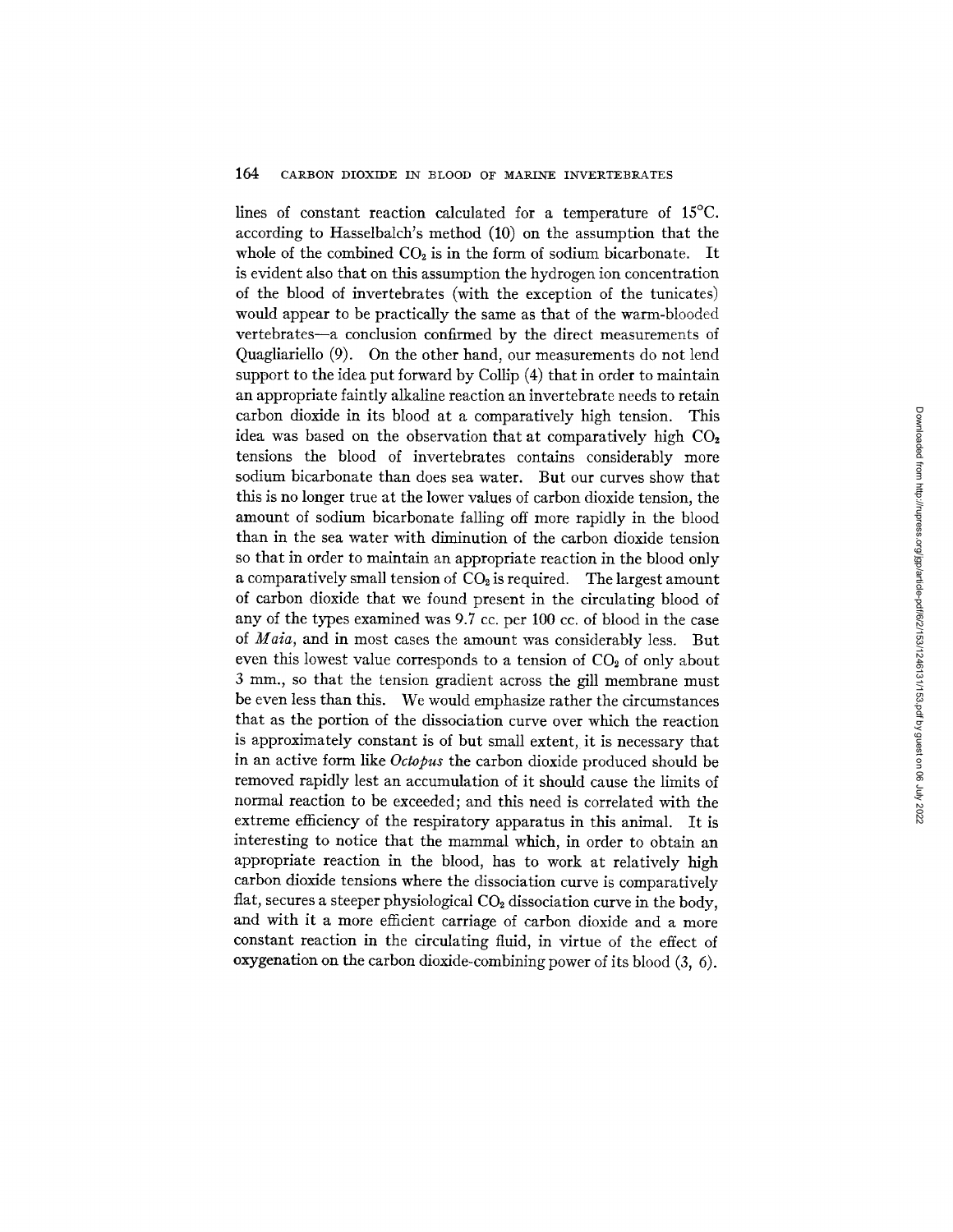Returning now to the consideration of the actual form of the dissociation curves we have obtained--it is a significant fact that it is in those forms such as *Maia, Palinurus,* and *Octopus* whose bloods are rich in proteins--particularly hemocyanine--that the initial steep portion of the curve is observed. This suggests that in these forms the blood proteins act as weak acids and expel carbon dioxide from the blood at the low tensions which include the physiological range, just as in vertebrates the hemoglobin similarly displaces carbonic acid from its combination with alkali metal. On the other hand the ccelomic fluid of *Aplysia* contains no pigment and only 0.00672 per cent of protein nitrogen (Bottazzi (11)) and shows no initial rapidly ascending portion of the  $CO<sub>2</sub>$  dissociation curve. This is supported by the observation of Quagliariello (9) that the acid-neutralising power of the blood of an invertebrate is roughly proportional to its protein content. It seems as if the proteins of invertebrate blood like the blood proteins of vertebrates, exist in the form of sodium salts which are capable of giving up sodium for the transport of carbon dioxide as sodium bicarbonate. That this is so in the case of hemocyanine follows from the fact that the isoelectric point of this pigment occurs at a hydrogen ion concentration of 2.12  $\times$  10<sup>-5</sup> N, *i.e.* at a pH of 4.67 (Quagliariello (12)) so that in the alkaline blood of the invertebrates possessing it, hemocyanine will act as a weak acid. It is probable that the initial steep portion of the carbon dioxide dissociation curves which we have found to be of such importance in the respiration physiology of *Octopus, Palinurus,* and *Maia* is produced by the competition of this acid with carbonic acid for the available sodium of the blood.

In conclusion we desire to express our thanks to the Master and Fellows of Sidney Sussex College, Cambridge, for a generous grant towards the expenses of these investigations; to the Director and Staff of the Zoological Station at Naples for the wholehearted manner in which they afforded us the facilities we required; and to the Ambassadors of France and Italy who, on the recommendation of the Royal Society, were good enough to supply us with permits to take our packages of glass apparatus unopened through the customs houses of their respective countries.